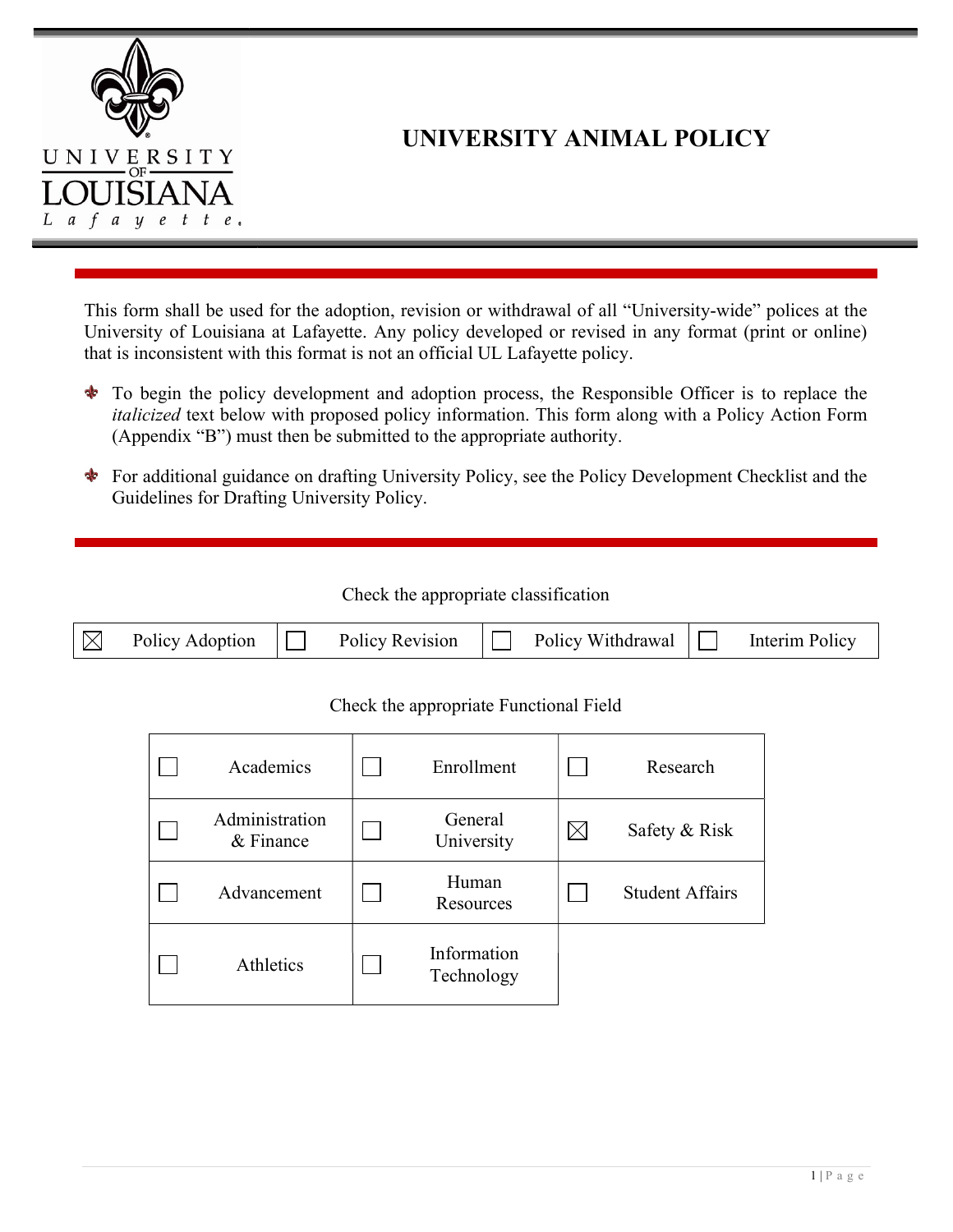

University Animal Policy

**Policy # AF005.0** 

| <b>Responsible Executive:</b> |  | VP Administration<br>and Finance |
|-------------------------------|--|----------------------------------|
| <b>Responsible Office:</b>    |  | Risk Management                  |
| <b>Originally Issued:</b>     |  | May 13, 2019                     |
| <b>Latest Revision:</b>       |  | May 13, 2019                     |

## I. Policy Statement

The University of Louisiana at Lafayette ("University") generally prohibits individuals from bringing animals of any type, including Pets, on any University Property. However, in compliance with the Americans with Disabilities Act ("ADA"), ADA Amendments Act of 2008 ("ADAAA"), Sections 503 and 504 of the Rehabilitation Act of 1973, as amended, the Fair Housing Act of 1968, and other relevant laws and regulations (collectively, the "Applicable Laws"), the University allows individuals with disabilities to bring Service Animals or Emotional Support Animals on University Property pursuant to the requirements of this Policy. As such, this Policy establishes and enforces responsibilities, rules, exclusions, accommodation processes, and procedures necessary in order for individuals to bring Service Animals and Emotional Support Animals on University Property.

# II. Purpose of Policy

The purpose of this Policy is to provide the University community with guidelines for use of Service Animals and Emotional Support Animals on campus. All individuals on University Property are generally prohibited from bringing animals on any University Property, with the exception of: (1) Service Animals and (2) Emotional Support Animals, as provided in detail herein.

## A. Service Animals

The University welcomes the presence of trained Service Animals assisting individuals with disabilities on its campus consistent with the provisions of this Policy and Applicable Laws. A Service Animal is permitted to be in all areas of the University's facilities and programs where the Service Animal's Handler is permitted. Service Animals are prohibited, however, from certain, specific locations and activities on University Property in order to preserve the safety and health of the Service Animal and the University community. These prohibited areas include, but are not limited to, the following:

- Mechanical rooms/custodial closets/boiler rooms;
- Food service preparation areas;
- Research laboratories; and
- Areas where there is a danger to the Service Animal or as prohibited by law.

The University's Office of Risk Management may grant exceptions to the areas which prohibit Service Animals on a case-by-case basis.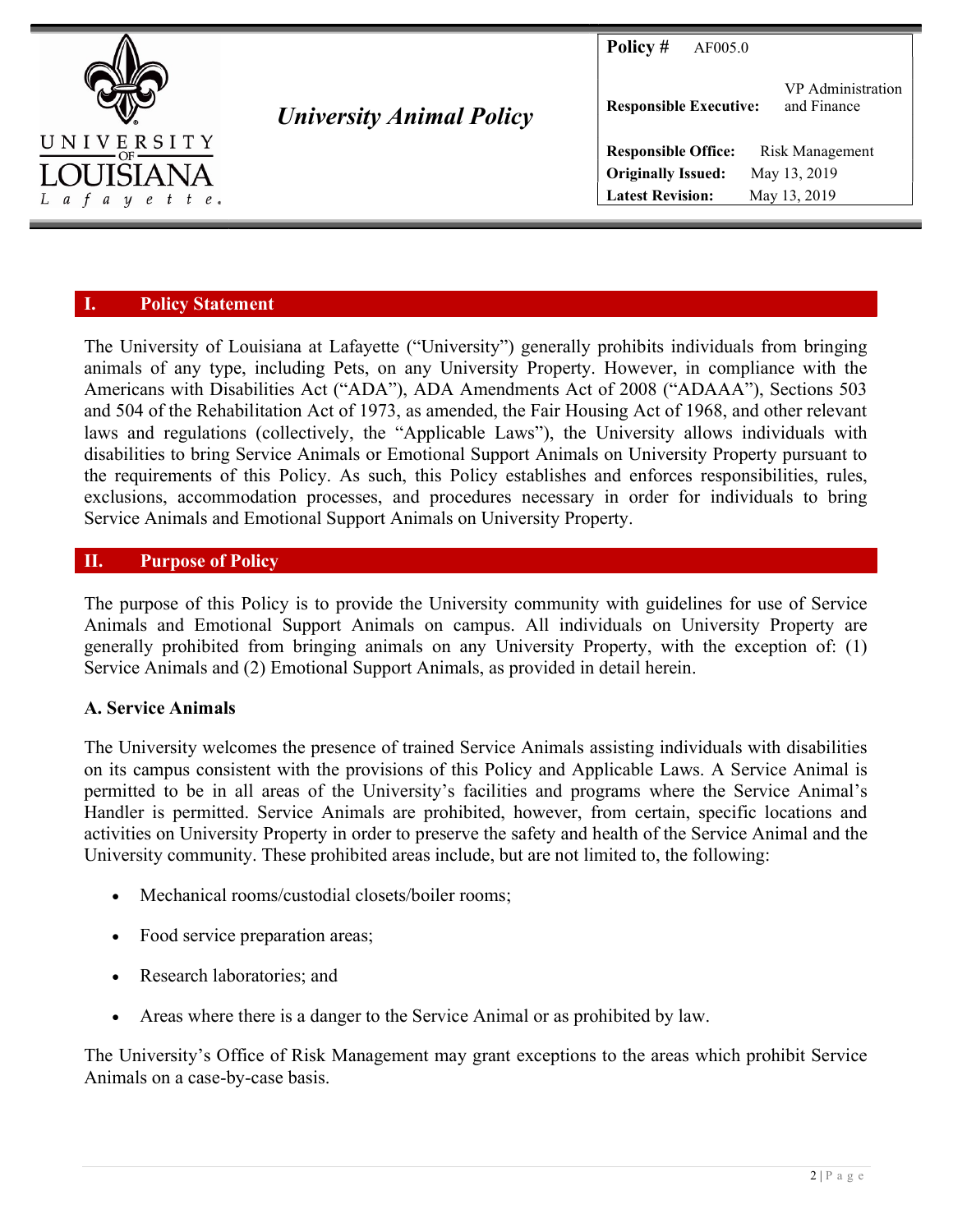A Service Animal shall have a harness, leash, or other tether unless (1) the Handler is unable to use a harness, leash or tether, or (2) using a harness, leash, or tether will interfere with the Service Animal's ability to safely and effectively perform its duties.

The work or tasks performed by a Service Animal must be directly related to the Handler's disability. Examples of work or tasks include, but are not limited to, assisting individuals who are blind or have low vision with navigation and other tasks, alerting individuals who are deaf or hard of hearing to the presence of people or sounds, providing non-violent protection or rescue work, pulling a wheelchair, assisting an individual during a seizure, retrieving items such as medicine or the telephone, providing physical support and assistance with balance and stability to individuals with mobility disabilities, and helping persons with psychiatric and neurological disabilities by preventing or interrupting impulsive or destructive behaviors.

Members of the University community and visitors are not permitted to interfere in any way with a Service Animal, or the duties it performs. The University community must allow Service Animals to accompany their Handlers at all times and everywhere on campus where the general public (if accompanying a visitor) or other students or employees (if accompanying a student or employee) are allowed, except for places where there is a health, environmental, or safety hazard as detailed above.

## B. Emotional Support Animals

Emotional Support Animals are not considered Service Animals. An Emotional Support Animal owned by a Handler who resides on University Property is allowed to live with the Handler in his or her residence. Emotional Support Animals are only allowed in those outdoor areas on University Property designated for such use by the Office of University Housing. Emotional Support Animals are not allowed in any buildings, facilities, or in other programs on University Property.

An Emotional Support Animal shall have a harness, leash, tether, or be transported in an appropriate enclosure whenever it is outside of the residence hall room where it will be housed. In shared living spaces, the Emotional Support Animal should be in an appropriate container if the Handler is not present.

## C. Handlers

Service Animals and Emotional Support Animals must be personally supervised by the Handler, and the Handler must retain full control of the Animal at all times while on University Property.

All Handlers are responsible for (1) compliance with Applicable Laws concerning the Service Animal or Emotional Support Animal (including, but not limited to, registration, vaccinations, and tags), (2) controlling the Service Animal or Emotional Support Animal, (3) cleaning up any waste created by the Service Animal or Emotional Support Animal, (4) the costs of care necessary for a Service Animal's or Emotional Support Animal's well-being, and (5) for any damage caused by the Service Animal and Emotional Support Animal to persons or property while on University Property (including, but not limited to, replacement and repair of University or other persons' assets, including grounds, personal property, and improvements).

If residing in University residence halls, Handlers of Service Animals and Emotional Support Animals shall be responsible for adhering to the Service Animal/Emotional Support Animal Guidelines and Agreement.

Service Animals and Emotional Support Animals must leave campus with the Handlers anytime the Handlers leave overnight and/or during University breaks.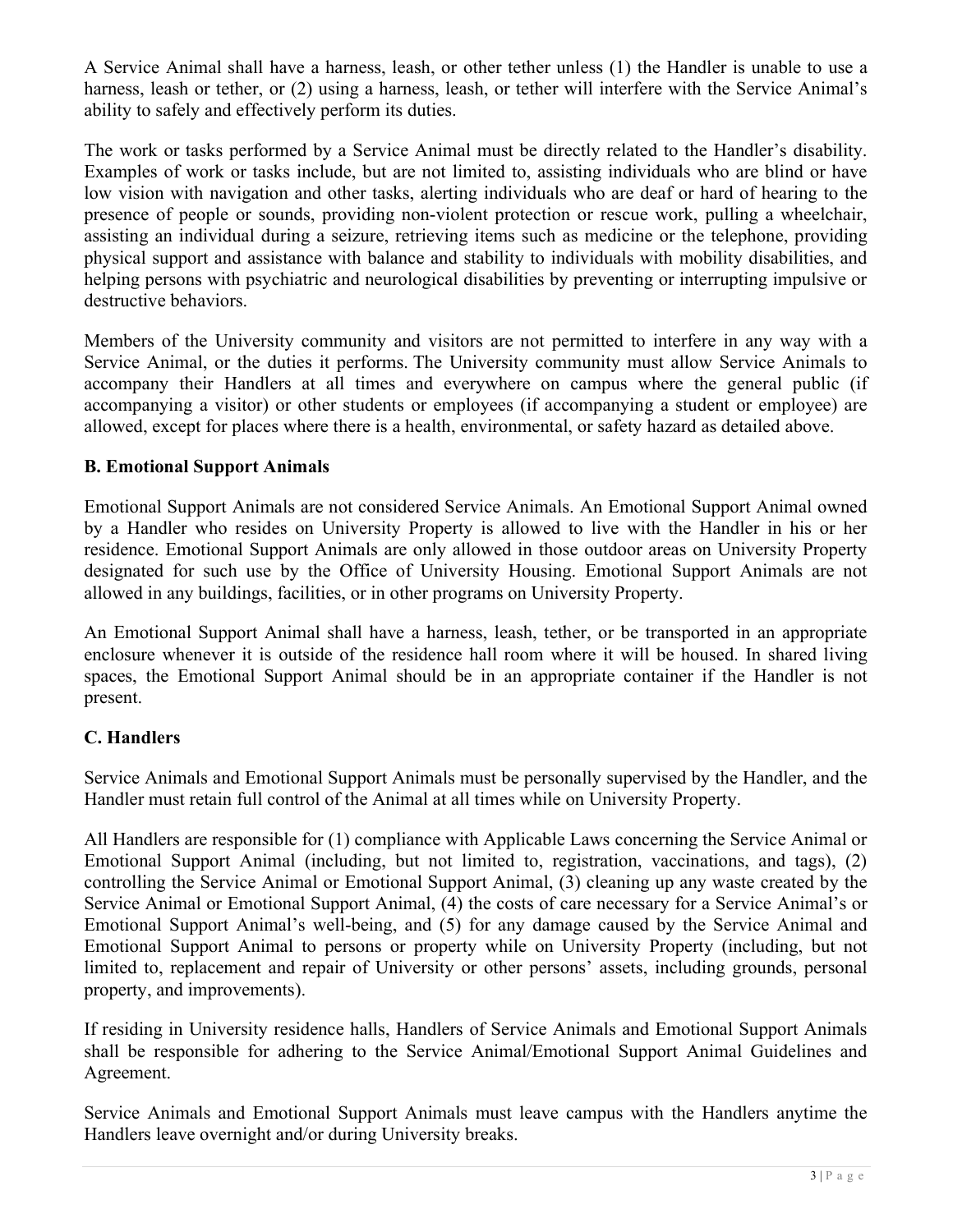If the Handler breaches any of his or her duties and responsibilities pursuant to this Policy and/or the Service Animal/Emotional Support Animal Guidelines and Agreement for UL Lafayette Residence Halls, the Handler may be prohibited from bringing the Service Animal or Emotional Support Animal onto University Property and may be referred to Human Resources and/or Student Rights and Responsibilities, as deemed appropriate.

## D. Requirements

Service Animals and Emotional Support Animals may be left alone in the Handler's University residence. However, the Service Animal or Emotional Support Animal may only be left unattended for reasonable periods of time, as determined by the Director of Housing. A Service Animal or Emotional Support Animal left alone in Handler's University residence for longer than a reasonable period of time may be impounded by Lafayette Animal Control and the Handler will receive a warning. If the behavior occurs a second time, the Handler will be required to remove the Service Animal or Emotional Support Animal from campus and will be prohibited from bringing the Service Animal or Emotional Support Animal back onto University Property.

No Service Animal or Emotional Support Animal may be tied or tethered to any University Property, including but not limited to, buildings, railings, bike racks, fire hydrants, fences, sign posts, benches, and trees. Furthermore, no Service Animal or Emotional Support Animal will be permitted to run unleashed anywhere on University Property.

No Service Animal or Emotional Support Animal shall disrupt or interfere with University activities including, but not limited to, teaching, research, service, or administrative activities. If the Service Animal or Emotional Support Animal is unruly or disruptive, or if the Handler fails to maintain control of the Service Animal or Emotional Support Animal, the Handler must regain control immediately or remove the Service Animal or Emotional Support Animal from the University Property. If the improper behavior continues or happens more than once, the Handler may be prohibited from bringing the Service Animal or Emotional Support Animal onto University Property to be determined on a case-by-case basis by the University's Office of Risk Management, or the University department/program chair responsible for the area, as most appropriate.

In the event a Service Animal or Emotional Support Animal is banned from the University, the University will engage in interactive dialogue with the Handler to determine other alternatives that will effectively accommodate the Handler without resulting in an undue hardship.

Any animal, including Service Animals or Emotional Support Animals, found unattended in or on any University Property (other than in a Handler's residence, left for a reasonable period of time) may be impounded by Lafayette Animal Control. Owners of impounded animals will be held responsible for payment of any impound and/or license fees or any other fees required to secure the release of their animals.

# III. Applicability

This Policy applies to and is enforceable against all students, faculty, staff, administrators, student employees, individuals affiliated with the University by contract or otherwise (including, but not limited to, non-employees, such as vendors and independent contractors, volunteers, student organization advisors), affiliates, alumni, donors, and visitors. This Policy applies to all areas of the University campus and all real property and vehicles owned or controlled by the University. This Policy further applies to all animals owned or controlled by individuals who request to bring said Service Animals or Emotional Support Animals upon University Property.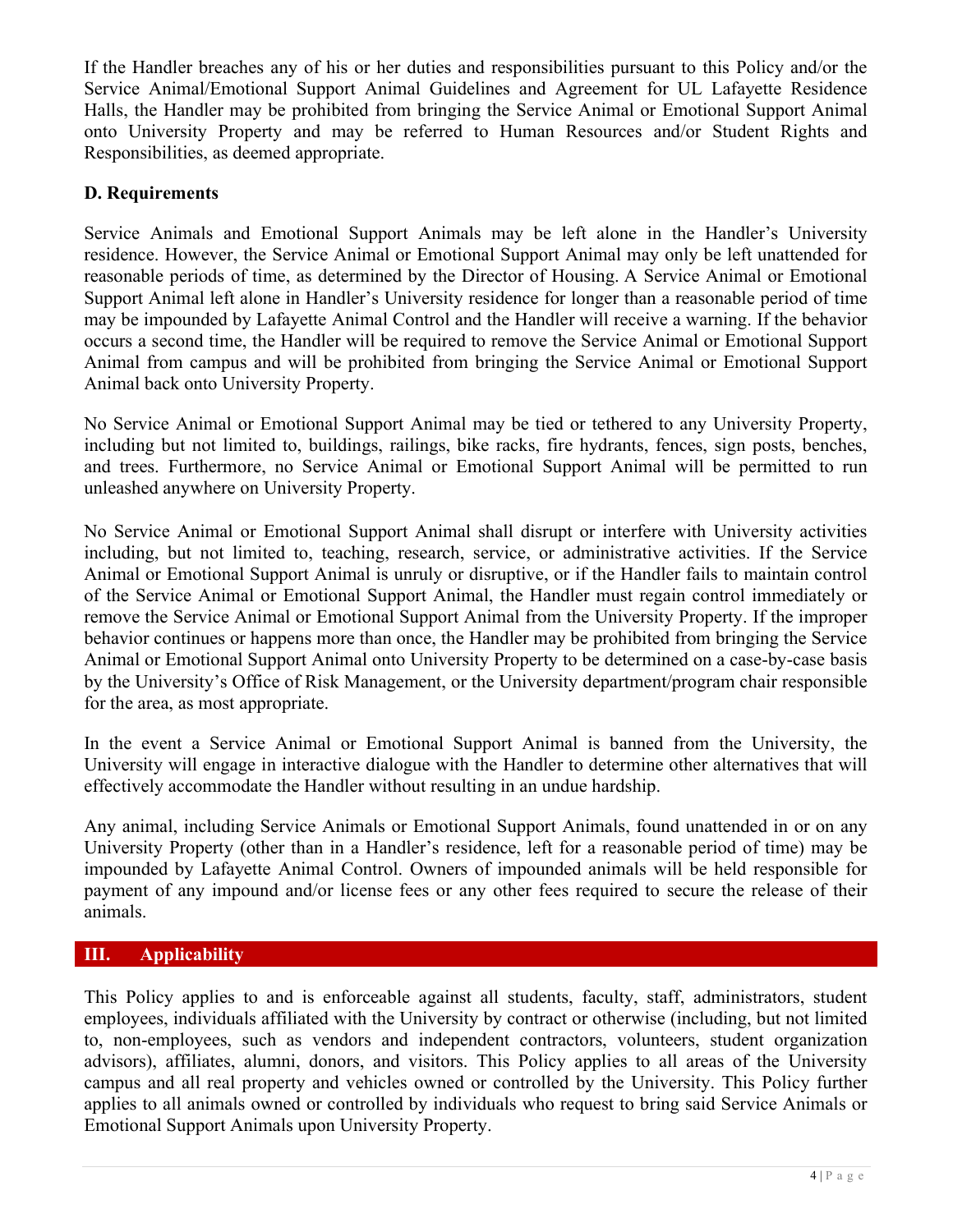#### IV. Definitions

- 1. Service Animal: is any dog, or in certain circumstances, miniature horse, specifically trained to do work or perform tasks for the benefit of an individual with a disability, including a physical, sensory, psychiatric, intellectual, or other mental disability. A service animal is a working animal, not a pet. Other species of animals, whether wild or domestic, trained or untrained, are not Service Animals for the purposes of this definition.
- 2. Emotional Support Animal: is any animal that is specifically designated by a qualified medical provider (i.e., either licensed in the state of Louisiana or the state where student resides) that provides emotional support, well-being, or companionship which alleviates or mitigates symptoms of a disability; the animal is not individually trained.
- 3. Handler: is a person with a disability who is the owner and user of a Service Animal or Emotional Support Animal bringing the Service Animal or Emotional Support Animal onto University Property.
- 4. Pet: is any animal that is kept for ordinary use and companionship and is not trained or employed as a Service Animal or designated as an Emotional Support Animal by the Office of Disability Services.
- 5. University Property: is University land including, but not limited to, all physical spaces, facilities, buildings, and acreage that the University owns, leases, controls, or uses in the execution of its mission. For purposes of this Policy, University Property does not include residential houses which are owned by the University, managed by the Office of Facility Management (i.e., non-Office of University Housing properties), and rented to full-time faculty and staff.

#### V. Policy Procedure

#### A. Employees Requesting Service Animals or Emotional Support Animals

#### 1. Service Animals

- a. Employees with a disability as defined by the ADA may make an accommodation request for a Service Animal in the workplace. ADA requests are made directly with the ADA Coordinator in the Office of Human Resources.
- b. Employees requesting a Service Animal in the workplace must submit a health care provider's medical certification of the related disability. When it is not obvious, individuals with a disability requesting to use a Service Animal at work will be required to provide documentation stating the work or task that the Service Animal has been trained to perform and a detailed description of how the Service Animal will help the individual in performing tasks and how the Service Animal is trained to behave in the workplace.
- c. In some cases, the University may grant the employee a trial period not to exceed six (6) months to determine if the Service Animal is capable of functioning effectively and appropriately in the workplace.
- d. A Service Animal may be excluded from the workplace if it poses either an undue hardship or a direct threat in the workplace.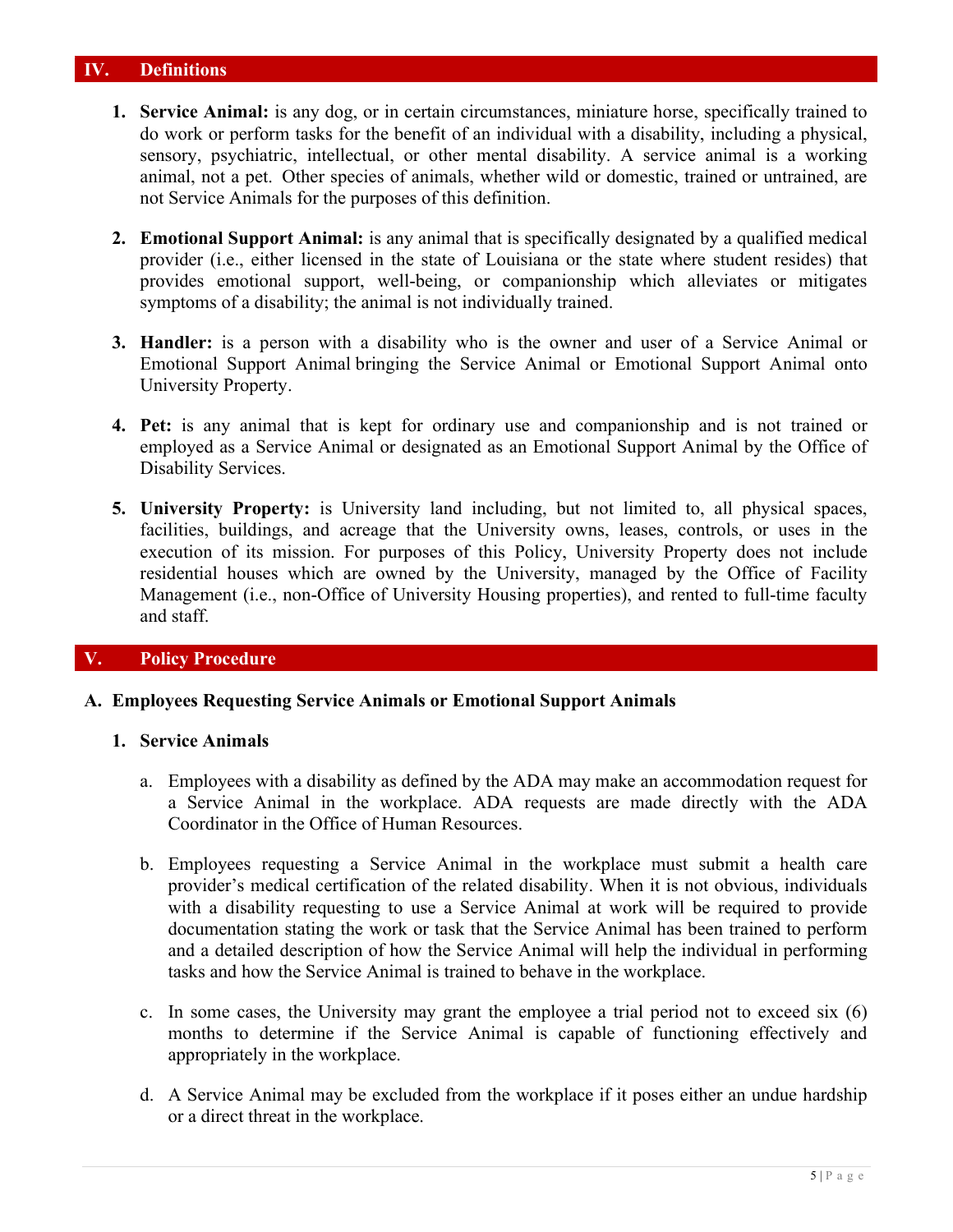## 2. Emotional Support Animals

Emotional Support Animals are prohibited in the workplace.

## B. Students Requesting Service Animals or Emotional Support Animals

#### 1. Service Animals

#### a. Non-University Resident Students

- i. Students who do not reside on University Property who wish to bring Service Animals onto University Property need not request the University's permission to allow the presence of a Service Animal on University Property.
- ii. The student must have a disability as defined by the ADA.
- iii. The accompanying Service Animal must be trained to do specific tasks for the qualified individual.

## b. University Resident Students

- i. Students who reside on University Property and who wish to bring a Service Animal onto University Property to accommodate a disability must inform the Office of Housing prior to bringing the Service Animal into the Handler's assigned University residence.
- ii. The student must have a disability as defined by the ADA.
- iii. The accompanying Service Animal must be trained to do specific tasks for the qualified individual.
- iv. The University may ask the student (1) whether the Service Animal is needed because of a disability, and (2) what work or task the Service Animal has been trained to perform.
- c. The student must submit the following forms to the Offices of University Housing no later than July 1 for the Fall Semester and January 1 for the Spring Semester:
	- i. Emotional Support Animal and Service Animal Registration Form;
	- ii. Veterinarian Verification Form;
	- iii. Emotional Support Animal/ Service Animal ("Assistance Animal") Roommate Agreement Form; and
	- iv. Service Animal/Emotional Support Animal Guidelines & Agreement Form.
- v. If the student needs any other accommodations while attending the University, documentation of the disability and a request for accommodations must be directed to the Office of Disability Services.

#### 2. Emotional Support Animals

a. Students who reside on University Property and who wish to bring Emotional Support Animals onto University Property as an accommodation for a disability must request the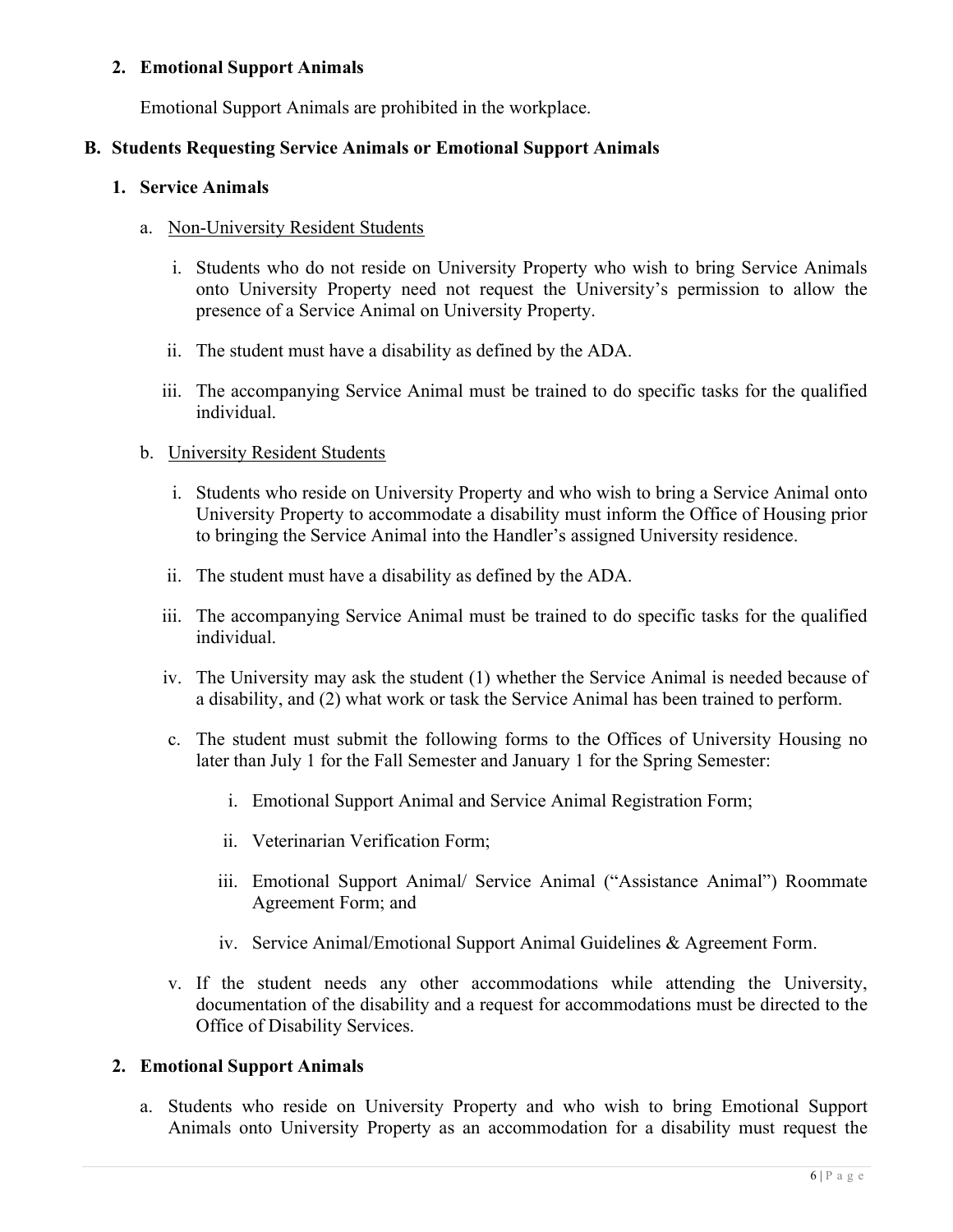University's permission via the Housing portal or by emailing  $\frac{e^{\frac{1}{2}}}{2}$  examples by emailing  $\frac{1}{2}$  examples by emailing  $\frac{e^{\frac{1}{2}}}{2}$  examples by emailing  $\frac{1}{2}$  examples by emailing  $\frac{e^{\frac{1}{2}}}{2}$  e order to keep the Emotional Support Animal in University housing.

- b. The student must be registered with the Office of Disability Services.
- c. The student must have a disability as defined by the ADA.
- d. The student must submit the following forms to the Offices of University Housing no later than July 1 for the Fall Semester and January 1 for the Spring Semester:
	- i. Emotional Support Animal and Service Animal Registration Form;
	- ii. Verification of Disability and Emotional Support Animal Request Form;
	- iii. Veterinarian Verification Form;
	- iv. Emotional Support Animal/ Service Animal ("Assistance Animal") Roommate Agreement Form; and
	- v. Service Animal/Emotional Support Animal Guidelines & Agreement Form.
- e. The University will make an individualized assessment of each proposed Emotional Support Animal. Permission will be granted only as an accommodation for a documented disability and must be arranged in advance through the Office of Disability Services, prior to bringing the Emotional Support Animal onto University Property.
- f. The Office of Disability Services will assist the Offices of Housing & Residence Life in determining whether the request represents a reasonable accommodation for a documented disability and should be granted.
- g. Students are prohibited from taking the Emotional Support Animal into any other buildings on campus, including classrooms, libraries, administrative buildings, dining facilities, or any controlled spaces.

#### C. Visitors

#### 1. Service Animals

- a. Visitors, including alumni, event attendees, seminar participants, potential students and families on campus tours, vendors, and other business visitors to the University, and any and all other University guests, are not required to receive permission from the University prior to bringing a Service Animal onto University Property.
- b. The department or office the visitor wishes to visit, or the office sponsoring the event the visitor wishes to attend, should be contacted in advance if the visitor has any questions about the rules concerning the presence of a Service Animal at a specific event or in a specific location on campus. Visitors may also address questions to the Office of Risk Management.
- c. A visitor to the University who is accompanied by a Service Animal may be denied entrance to a specific event or location if the presence of the Service Animal would interfere with the safe and normal operation of the University, would pose a risk to the Service Animal, or is otherwise not allowed.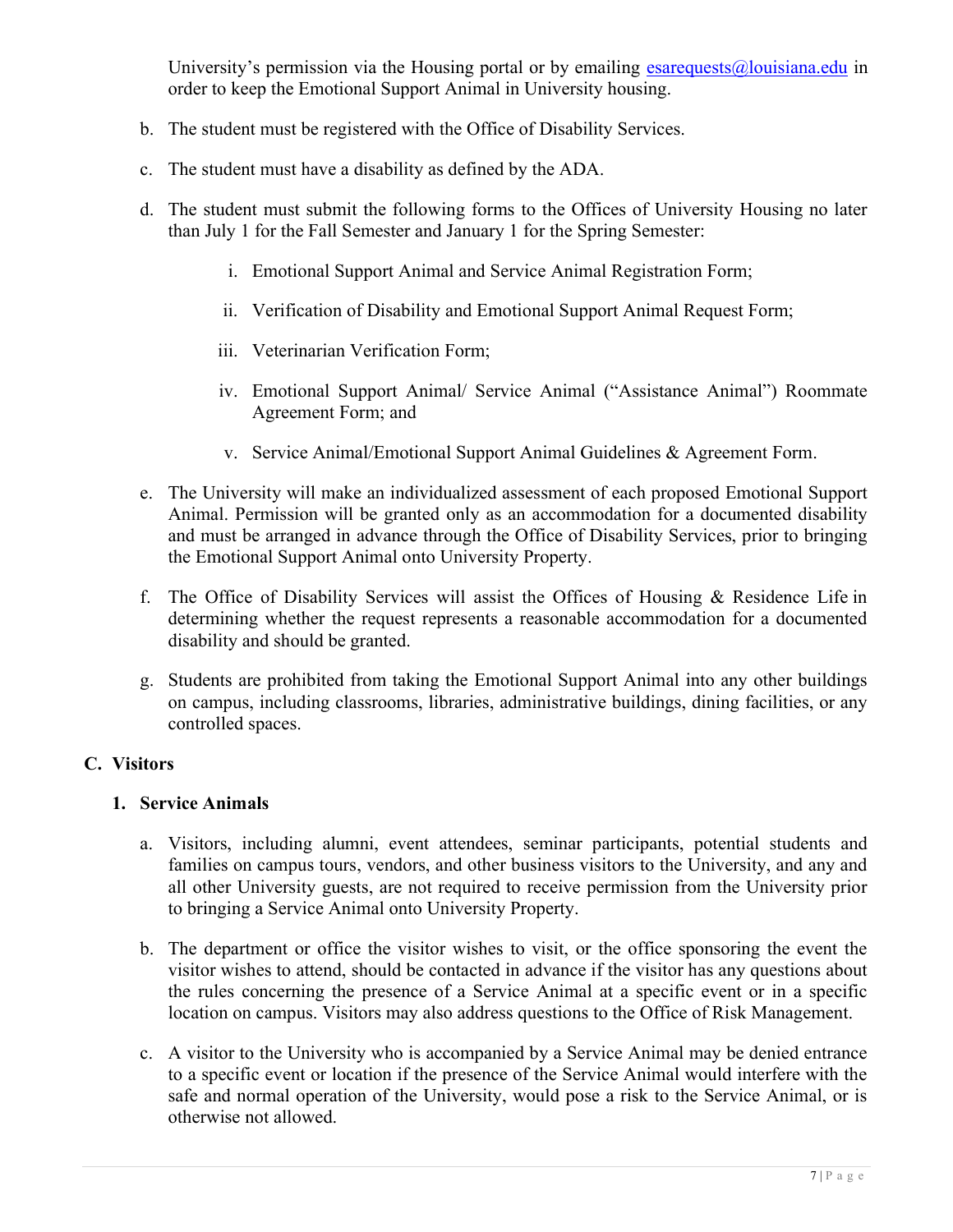## 2. Emotional Support Animals

Visitors are not authorized to bring Emotional Support Animals or Pets onto University Property.

## 3. Animals at NCAA Sanctioned Athletic Tailgating Events

For rules regarding animals at NCAA sanctioned athletic tailgating events, please consult the University's Tailgating Rules and Regulations.

#### D. Process for Handling Disruptions Involving Animals

The University prohibits interference or disruptions with a Service Animal or the duties it performs, or with an Emotional Support Animal.

## 1. Employees

a. Upon a disruption involving a Service Animal, an employee may be required to remove the Service Animal from University Property. On a case-by-case basis, the employee may also be referred to Human Resources for disciplinary action.

## 2. Students

a. Upon a disruption involving a Service Animal or Emotional Support Animal, a student may be required to remove the Service Animal or Emotional Support Animal from University Property. On a case-by-case basis, the student may also be referred to Student Rights and Responsibilities for disciplinary action.

#### 3. University Community

Any member of the University community who interferes with a Service Animal or the duties it performs, or with an Emotional Support Animal, may face disciplinary actions as determined by the Office of Human Resources and/or Student Rights and Responsibilities.

# E. Service Animal or Emotional Support Animal Banned – Potential Alternative Accommodations

#### 1. Employees

If a Service Animal is excluded from the workplace, the ADA Coordinator will engage in interactive dialog with the employee to evaluate, facilitate, and suggest other effective alternatives.

## 2. Students

If a Service Animal or Emotional Support Animal is banned from University Property, the individual with a disability will have the right to engage in a deliberative process with the Office of Disability Services to determine alternative reasonable accommodations.

#### F. Grievances

Any faculty, staff, administrator, employee, or student employee who feels that he or she has been subjected to discrimination or harassment because of his or her disability, may file a grievance under the University's Prohibiting Workplace Harassment and Discrimination Policy.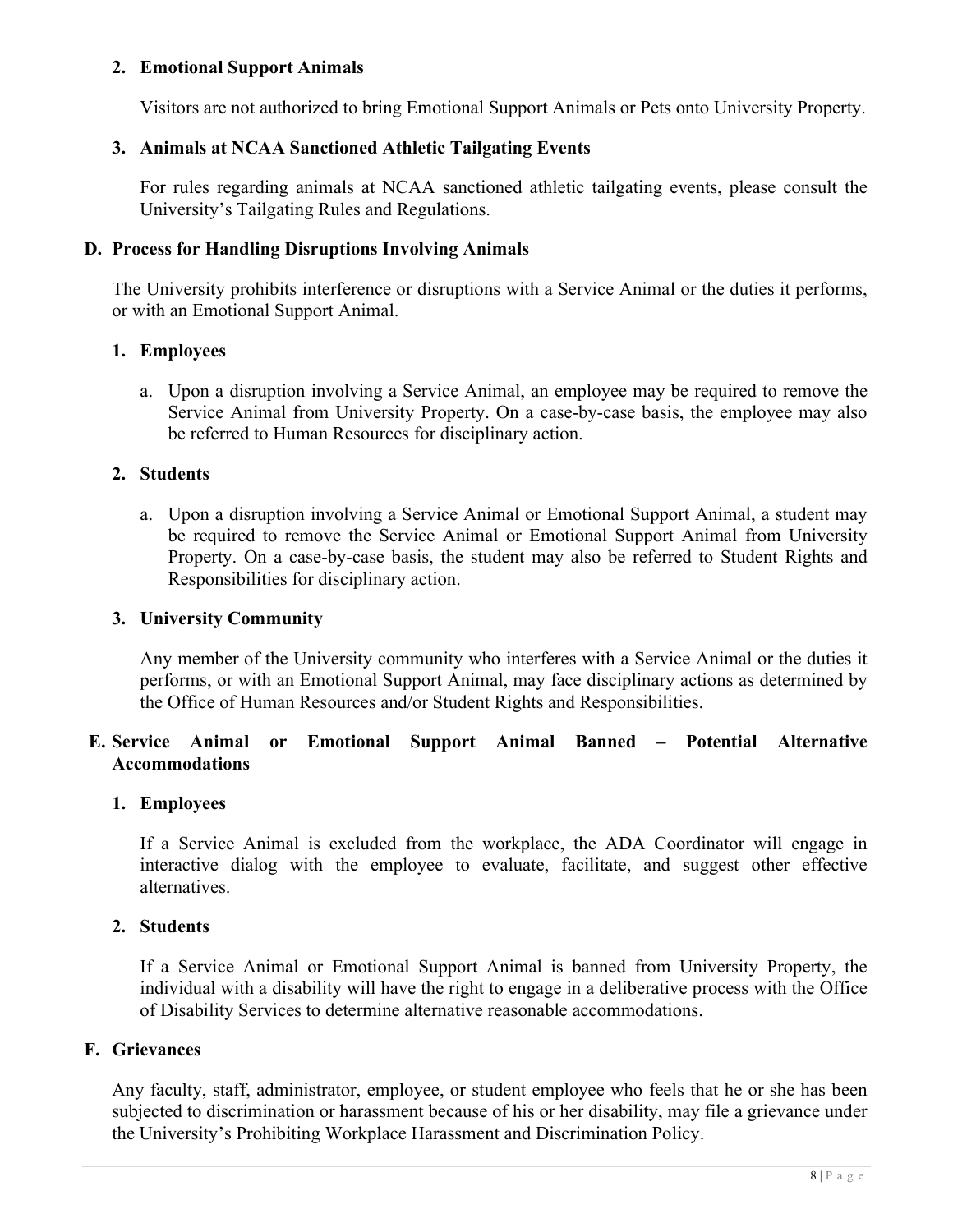Any student who feels that he or she has been unfairly denied the ability to bring a Service Animal onto University Property, or who feels that he or she has been unfairly denied the ability to have an Emotional Support Animal in a University residence, may file a grievance with the Office for Disability Services.

## VI. Enforcement

The Office of Risk Management is responsible for enforcement of this Policy. Nothing in this Policy shall prohibit University Police and/or the Lafayette Animal Control Center from concurrently enforcing any applicable laws and regulations.

Sanctions imposed pursuant to violations of this Policy will be commensurate with the severity and/or frequency of the offense and may include disciplinary action up to and including termination of employment, dismissal of a student, or banning a Service Animal or Emotional Support Animal from University Property.

#### VII. Policy Management

Upon adoption, the Vice President for Administration and Finance shall be the Responsible Executive for this Policy in charge of the management of this Policy. The Director of Risk Management is the Responsible Officer for this Policy. The Office of Risk Management is the Responsible Office for this Policy.

#### VIII. Exclusions

- A. This Policy does not apply to animals used in approved University research.
- B. This Policy does not apply to animals used in classes on campus, based on requests by faculty for such use. Non-research animals used in classes require prior permission from the academic unit head, the dean, and the Risk Manager.
- C. This Policy does not apply to animals used in search and rescue, explosives, narcotics, or any other police operations on University Property.
- D. This Policy does not apply to animals trained for and used in a clinical therapeutic setting on University Property, such as the Counseling and Testing Center, University sponsored events, or for programing purposes during exam and other times approved by the supervising director of the area in question.
- E. This Policy does not apply to appearances by the official mascot of the University or official mascots of other universities participating in University athletic events.
- F. This Policy does not apply to external entities using University facilities with an approved Facilities Lease Contract.

#### IX. Effective Date

This Policy shall be effective as of the date of adoption of this Policy.